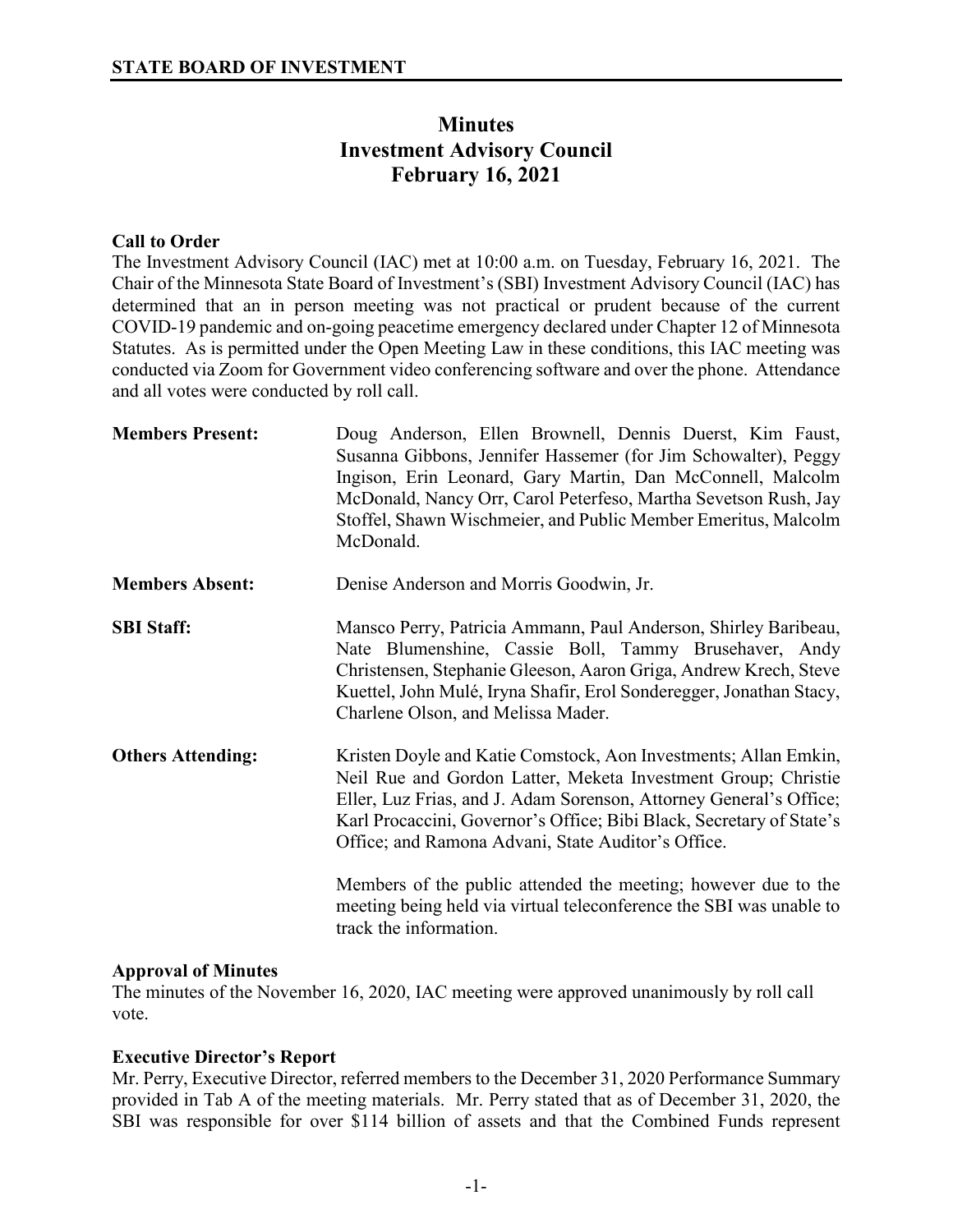\$82 billion of those assets. As of today, the Combined Funds assets exceeded \$85 billion in assets. Mr. Perry reported that the Combined Funds had met its long-term objectives by outperforming its Composite Index over the ten-year period ending December 31, 2020 (Combined Funds 9.9% vs. Combined Fund Composite Index 9.6%) and providing a real rate of return above inflation over the latest 20 year time-period (Combined Funds 7.3% vs CPI-U 2.0%). The Combined Funds also exceeded the composite index for all time-periods reported (Combined Funds returned 10.8% vs. Combined Funds-Composite Index 10.4% for the quarter and Combined Funds returned 14.7% vs. Combined Funds-Composite Index 13.7% for the year).

Mr. Perry referred members to the Combined Funds asset mix and noted that with the changes to the Combined Funds allocation during the quarter the actual allocation is in line with the target allocation. Mr. Perry then referred members to the Combined Funds Asset Class Performance Summary. The Public Equity Program outperformed for the quarter (Public Equity 15.9% vs. Public Equity Benchmark 15.8%) and for the year (Public Equity 18.3% vs. Public Equity Benchmark 17.4%). The Total Fixed Income Program outperformed the composite benchmark return for the quarter (Total Fixed Income 0.1% vs. Total Fixed Income Benchmark -0.5%) and outperformed for the year (Total Fixed Income 11.2% vs. Total Fixed Income Benchmark 10.3%). Private Markets returned 8.7% for the quarter and 7.7% for one year ending December 31, 2020.

Mr. Perry noted that the Combined Funds Strategic Allocation Category Framework will undergo some revisions to accommodate changes made in the portfolio. He then referred members to the Volatility Equivalent Benchmark Comparison, which shows that on a risk-adjusted return basis the Combined Funds resembles a portfolio close to a 60/40 stock/bond weight. Next, Mr. Perry reviewed the Trust Universe Comparison Service (TUCS) summary. The Combined Funds performance ranked in the top quartile for six of the eight time-periods reported against other public and corporate pension plans over \$1 billion in assets. Mr. Perry stated that further in the material is the comparison of the Combined Funds returns to public plans greater than \$50 billion in assets, where the Combined Funds ranked in the top decile for all time-periods reported except for the one year ending December 31, 2020.

## **Executive Director's Administrative Report**

Mr. Perry referred members to Tab B of the meeting materials, which included the SBI's Administrative Budget as of fiscal year to date ending December 31, 2020. Mr. Perry also noted the Office of the Legislative Auditor (OLA) letter that was included in the meeting materials regarding the SBI's financial audit. The OLA had no written findings or recommendations for the 2020 Fiscal Year. He also stated that the Fiscal Year 2020 Annual Report had been distributed to members and is available on the SBI's website. Lastly, Mr. Perry stated that there was no litigation against the SBI.

## **Private Markets Program Report and Commitments for Consideration**

Mr. Perry introduced Mr. Krech, who reviewed the Private Markets investment portfolio information provided in the meeting material. Mr. Krech commented on Tab D, Status of SBI Current Private Markets Commitments and reviewed Tab E, Recommendations for New Private Markets Commitments. Mr. Krech stated that Staff is recommending the following seven investment funds with existing private markets managers for investment: Brookfield Real Estate Finance Fund VI (Private Credit), Adams Street Global Secondary Fund 7 (Private Equity), Hellman & Friedman Capital Partners Fund X (Private Equity), KKR North America Fund XIII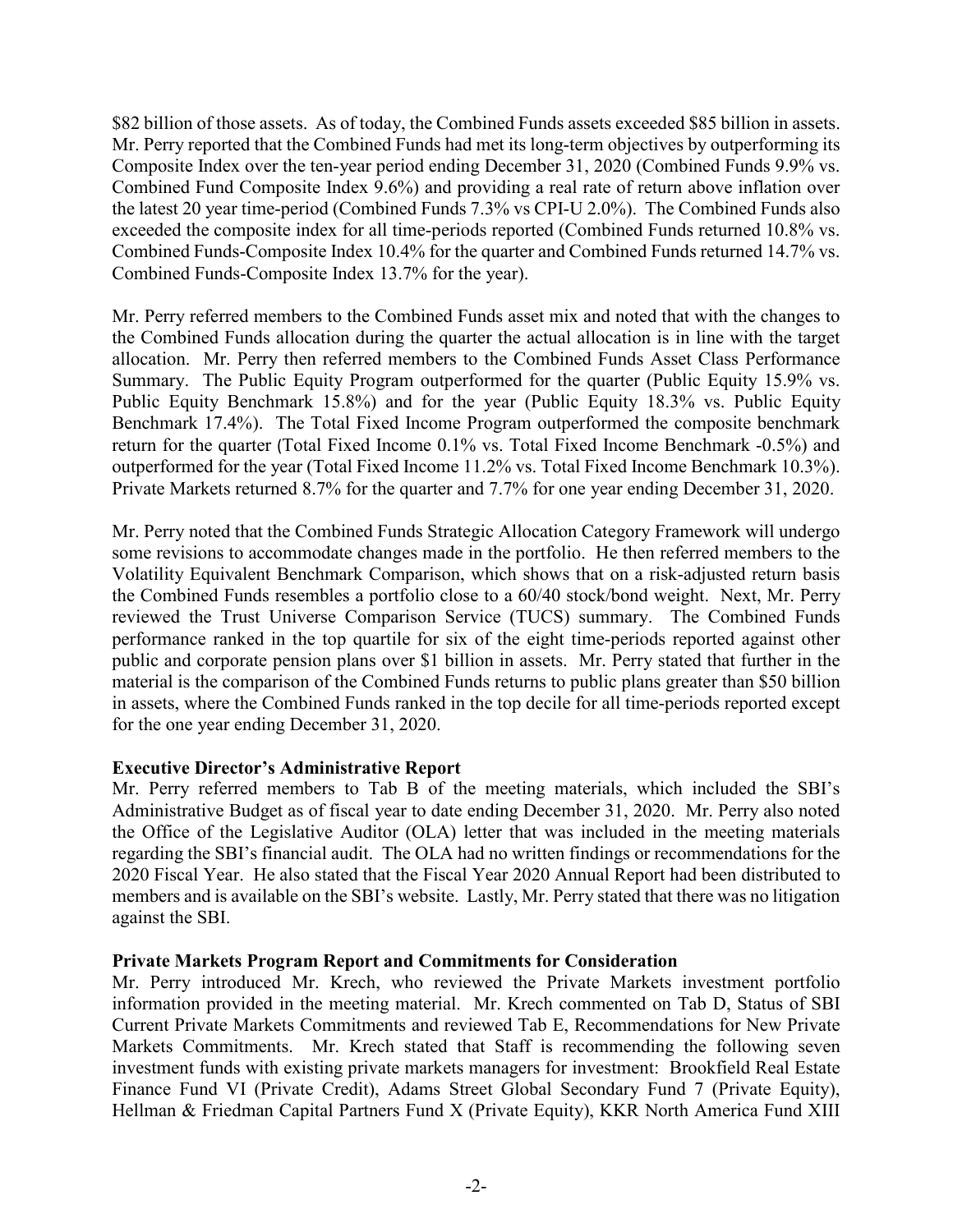(Private Equity), PPC Enterprise LLC (Private Equity), Thomas H. Lee Equity Fund IX (Private Equity), and Lubert-Adler Recovery and Enhancement Capital Fund (Real Estate). Mr. Krech, Ms. Boll, and Mr. Stacy responded to questions from members. After discussion, a motion was made that the IAC endorse the seven private markets investments. The motion was seconded and approved by roll call vote.

#### **Private Markets Investment Consultant Recommendation**

Mr. Perry referred members to the memo listed in Tab F, Recommendation for a Private Markets Investment Consultant. Mr. Perry reminded members that the IAC endorsed Staff's recommendation to hire one or more private markets consultant(s), which was approved by the Board at their February 20, 2018 Board Meeting. Mr. Perry stated that since then, Staff has done a large amount of work in determining the scope of the project, issuance of a Request For Proposal (RFP), due diligence on the ten private markets consulting firms that responded, and interviews with the three finalists. Mr. Perry stated that Staff selected Albourne Partners from the list of finalists as the private markets consultant to retain and to recommend to the Board. Mr. Perry introduced Mr. Christensen and Mr. Krech, who provided additional comments on the due diligence process. They stated that Staff believes Albourne Partners can provide the bandwidth in operational due diligence, breadth of coverage outside the U.S., technological and data resources, and strategic capabilities in allocating assets and in Environmental, Social and Governance (ESG) and Diversity and Inclusion (D&I) work. Mr. Christensen also commented that Albourne's independence and potential lack of conflicts were also an important parts of the decision.

A motion was made that the IAC endorse Staff's recommendation to authorize the Executive Director, with assistance from legal counsel, to negotiate and execute a contract with Albourne Partners for private markets consulting services. The motion was seconded and approved by roll call vote.

## **Public Markets Investment Program**

Mr. Perry referred members to Tab H, Review of Recent Changes to the Combined Funds Portfolio. Mr. Perry introduced Mr. Sonderegger, who provided additional information on the changes in the Combined Funds that occurred over the last eight months and answered questions from members. Mr. Sonderegger commented that the final piece is an evaluation of benchmarks and that Staff will continue discussions with the IAC regarding policy benchmark concepts. In response to Mr. Stoffel's question, Mr. Sonderegger walked through the transition process and the resources used to execute the Combined Funds portfolio allocation changes. Mr. Sonderegger stated that market impact was minimized by using a transition manager that crossed at least 50% or more of the trades by transitioning from one portfolio to another and was able to stay out of the market. The remaining trades were managed by the transition manager through a robust trading platform to minimize the time out of the market and impact to the portfolio. IAC members commended Staff on the successful execution and implementation of the large rebalance in the Combined Funds outlined in Tab H.

## **Participant Directed Investment Program Recommendations**

## **Addition of Vanguard Total Stock Market Index Fund to the Minnesota Deferred Compensation Plan**

Mr. Perry introduced Ms. Ammann, who reviewed the Participant Directed Investment Program (PDIP) recommendations in the meeting material. Ms. Ammann referred members to the memo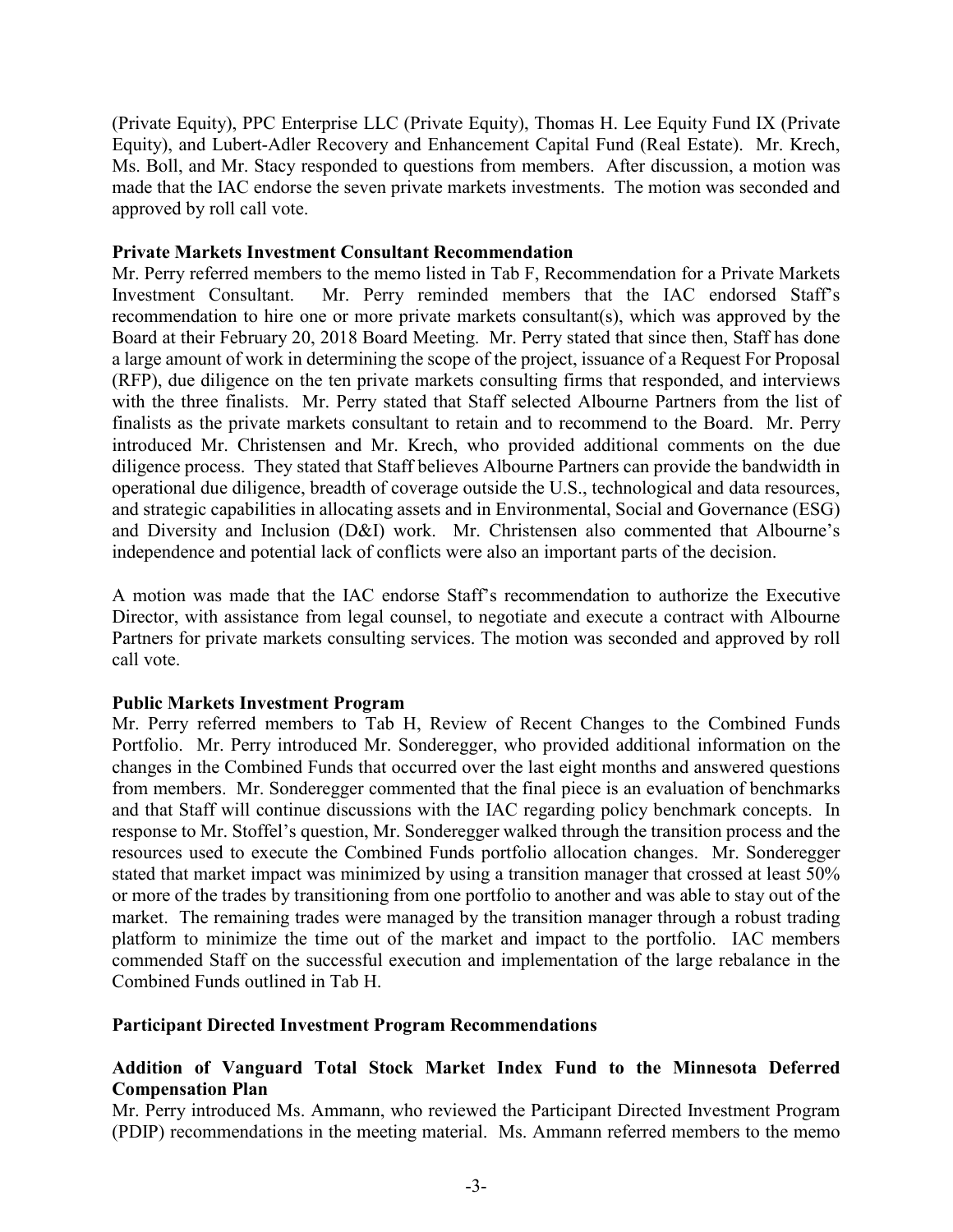in Tab K, Recommendation to add Vanguard Total Stock Market Index Fund to the Minnesota Deferred Compensation Plan. She stated that the Vanguard Total Stock Market Index Fund was added to the Mutual Fund platform in July of 2019, but was not made available to the Minnesota Deferred Compensation Plan (MNDCP). Both SBI Staff and Minnesota State Retirement System (MSRS), the Plan Administrator, recommend that the Vanguard Total Stock Market Index Fund be added to the to the MNDCP investment menu. A motion to endorse Staff's recommendation was combined with the next recommendation, which also involves an investment program in PDIP.

# **Addition of TIAA-CREF Social Choice Equity Fund to the Minnesota 529 College Savings Plan**

Ms. Ammann referred members to Tab L, Recommendation to add TIAA-CREF Social Choice Equity Fund to the Minnesota 529 College Savings Plan. She stated that the TIAA-CREF Social Choice Equity Institutional Fund is an all-cap equity investment option that incorporates defined ESG performance criteria. Staff is asking the IAC to endorse Staff's recommendation to add the TIAA-CREF Social Choice Equity Institutional Fund to the Minnesota College Savings Plan.

A motion was made that the IAC endorse Staff's recommendation to add the Vanguard Total Stock Market Index Fund as an investment option in the Minnesota Deferred Compensation Plan and to add the TIAA-CREF Social Choice Equity Institutional Fund to the Minnesota 529 College Savings Plan. The motion was seconded and approved by roll call vote.

## **ESG Report**

Mr. Perry introduced Mr. Mulé, who reviewed the SBI's Environmental, Social, and Governance (ESG) Report that was included in the meeting materials. Mr. Mulé informed members of the engagement Staff has had with a number of companies on diversity issues, mostly related to corporate boards, as well as with respect to some environmental issues.

## **IAC Discussion:**

## *Diversity & Inclusion*

Mr. Perry introduced Ms. Comstock with Aon, who provided observations from a survey Aon conducted of their client base of how organizations are thinking about and incorporating Diversity and Inclusion (D&I) into their investment program. Aon learned that most of the public funds that responded to the survey do not have a formal diversity policy or program in place, but a little over a quarter of the funds are either setting up a formal program or plan to do so within the next year. Many are supporting D&I in other ways by taking meetings, encouraging investments with diverse firms, or including at least one emerging or diverse manager to be included in an active manager search. Managers are also promoting diversity through other channels such as enhancing the pipeline of diverse individuals. The survey also asked respondents how they define diversity. The most common definition given of a diverse firm is one with a majority of ownership, by either a person of color, a women, and often times veterans and disabled individuals are included in that definition. Ms. Comstock mentioned that this definition is consistent with what the majority of organizations are tracking and recording from their investment firms. Most of the respondents indicated that they invest in diverse managers because they believe it will better their portfolio results by earning either excess return or differentiated returns. Ms. Comstock stated that the most common response provided in terms of what would enhance the appeal of having a formal policy or would increase an organization's ability to invest in more diverse firms was for more compelling research on the return profiles and more research on the impact on beneficiaries.